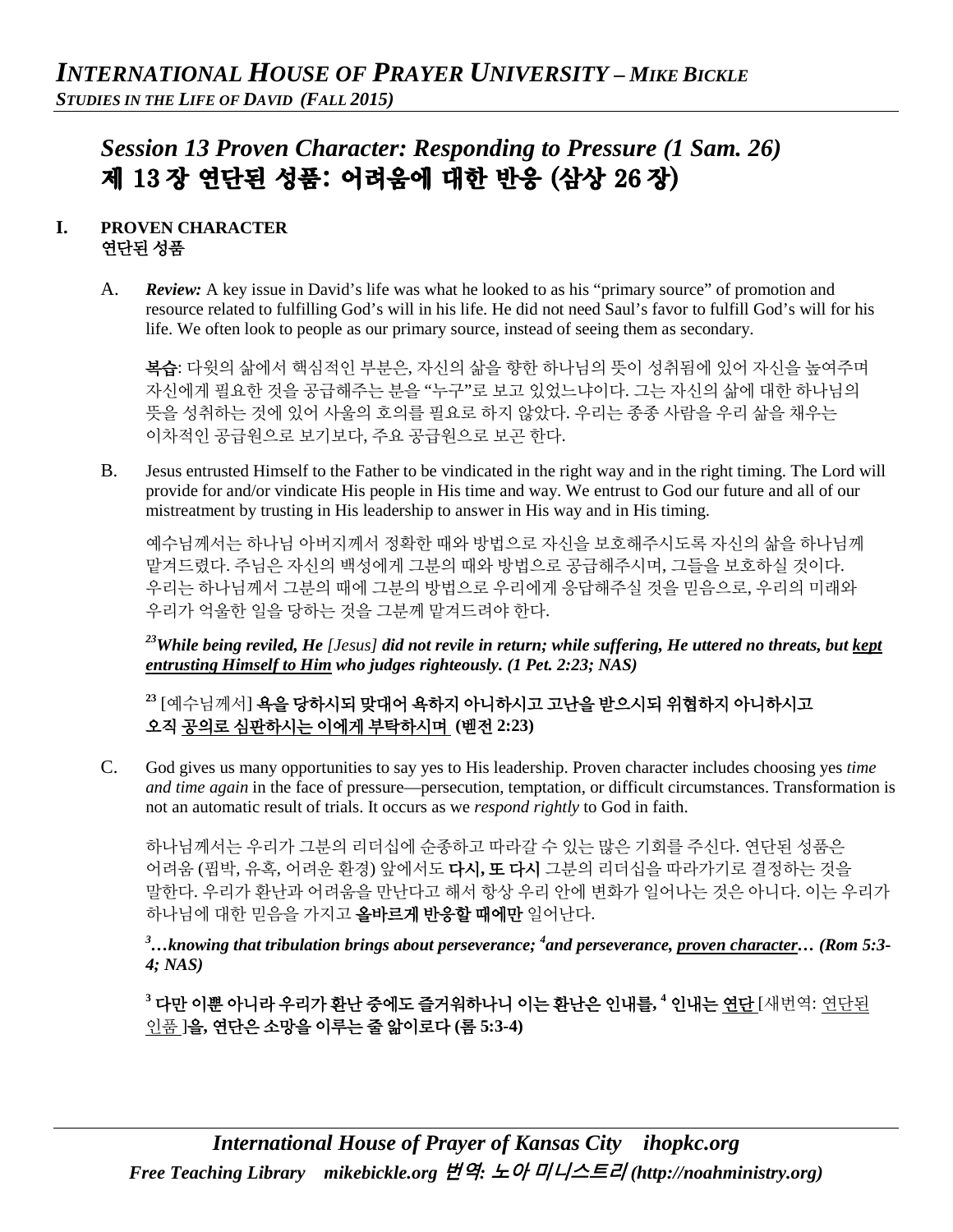D. *Tribulation*: Everyone experiences pressures, such as physical or emotional pain, financial lack, various fears, being mistreated, etc. Persecution is the pressure that is mentioned most in the New Testament. Pressure causes us to *ask questions* about the purpose of our life, the condition of our life and relationship to God, and why we should persevere in pursuing God without quitting. It causes us to rehearse the consequences of persevering in God and of giving up (quitting).

환난: 모든 사람들은 어려움을 겪는다. 이는 육체적인 것일 수도 있고, 감정적인 고통, 재정적인 부족함, 다양한 두려움, 억울한 일을 당하는 등의 일일 수도 있다. 핍박은 신약에서 가장 많이 언급된 어려움이다. 어려움을 당함으로 인해, 우리는 삶의 목적이 무엇인지, 우리가 처한 환경에 대해, 하나님과의 관계에 대해 질문을 하게 되며, 왜 우리가 중단하지 않고 계속해서 인내하며 하나님을 추구해나가야 하는지에 대해 질문을 하게 된다. 이는 우리로 하여금 하나님 안에서 계속 인내하게 될 때와, 포기하게 될 때 (중단하는 것)에 어떤 결과가 나오게 될지를 생각해보게 해 준다.

E. *Perseverance*: This speaks of our *fortified resolve* to continually realign our heart to love, obey, believe, and pursue Jesus instead of giving up and giving in to sin and unbelief or drawing back from pursuing Jesus with all of our heart. Pressure causes us to work our "faith muscle." Resistance training builds muscle. A butterfly's struggle in a cocoon is necessary to develop its wings.

인내: 이는 우리가 포기하거나, 죄나 불신에 우리 자신을 내어주거나, 예수님을 전심으로 추구하는 것에서 뒤로 물러나기보다, 우리가 예수님을 사랑하고, 순종하며, 믿고, 추구해나가기로 계속해서 우리 마음을 다잡는 **강화된 결심**을 말한다. 어려움은 우리로 하여금 "믿음의 근육"을 키워나가도록 한다. 근력 훈련은 근육을 만들어준다. 나비가 고치 안에서 나오기 위해 애를 쓰는 과정은 날개를 형성하는 데에 필수적인 과정이다.

F. *Proven Character*: This speaks of a long-term change in our attitudes and actions. When we persevere in choosing to obey and we trust the Lord's leadership, it leads to change in our character.

연단된 성품: 이는 오랜 시간에 걸쳐 바뀌게 된 우리의 태도와 행동을 말한다. 우리가 순종하기로 선택하고 인내하며, 주님의 리더십을 신뢰하게 될 때, 이는 우리의 성품이 변화되도록 한다.

G. The testing of our faith produces perseverance, which causes our character to mature (Jas. 1:2-4). Our obedience is not complete or mature until it is walked out consistently in the face of pressure. Patience is not just the ability to wait; it also involves how we act while we wait.

우리의 믿음의 시련은 인내를 만들어 내며, 이는 우리의 성품이 성숙할 수 있도록 해준다 (약 1:2-4). 우리의 순종은 어려움 앞에서도 지속적으로 행하게 되기 전까지는, 완전하거나 성숙한 것이 아니다. 인내는 단지 기다리는 능력만을 말하는 것이 아니다. 이는 우리가 기다리는 가운데 어떻게 행하는지의 부분도 포함한다.

*3 …knowing that the testing of your faith produces patience [perseverance]. 4 But let patience have its perfect work, that you may be perfect and complete [in character and faith]… (Jas. 1:3-4)*

**<sup>3</sup>** 이는 너희 믿음의 시련이 인내 를 만들어 내는 줄 너희가 앎이라 **<sup>4</sup>** 인내를 온전히 이루라 이는 너희로 [성품과 믿음이] 온전하고 구비하여 조금도 부족함이 없게 하려 함이라 **(**약 **1:3-4)**

H. David had three divine appointments in 1 Samuel 24-26 to determine if David would be like Saul. David was allowed to be in the "power position" on three occasions. He was given two chances to kill Saul—in *En Gedi* (24:5) and in the *Wilderness of Ziph* (26:8), plus he was in a situation to kill Nabal (1 Sam. 25). David managed his anger and trusted God with Saul in En Gedi (1 Sam. 24), but soon afterwards failed by responding in great anger to Nabal (1 Sam. 25). David learned from this and responded in a godly way the next time he was with Saul in the Wilderness of Ziph (1 Sam. 26).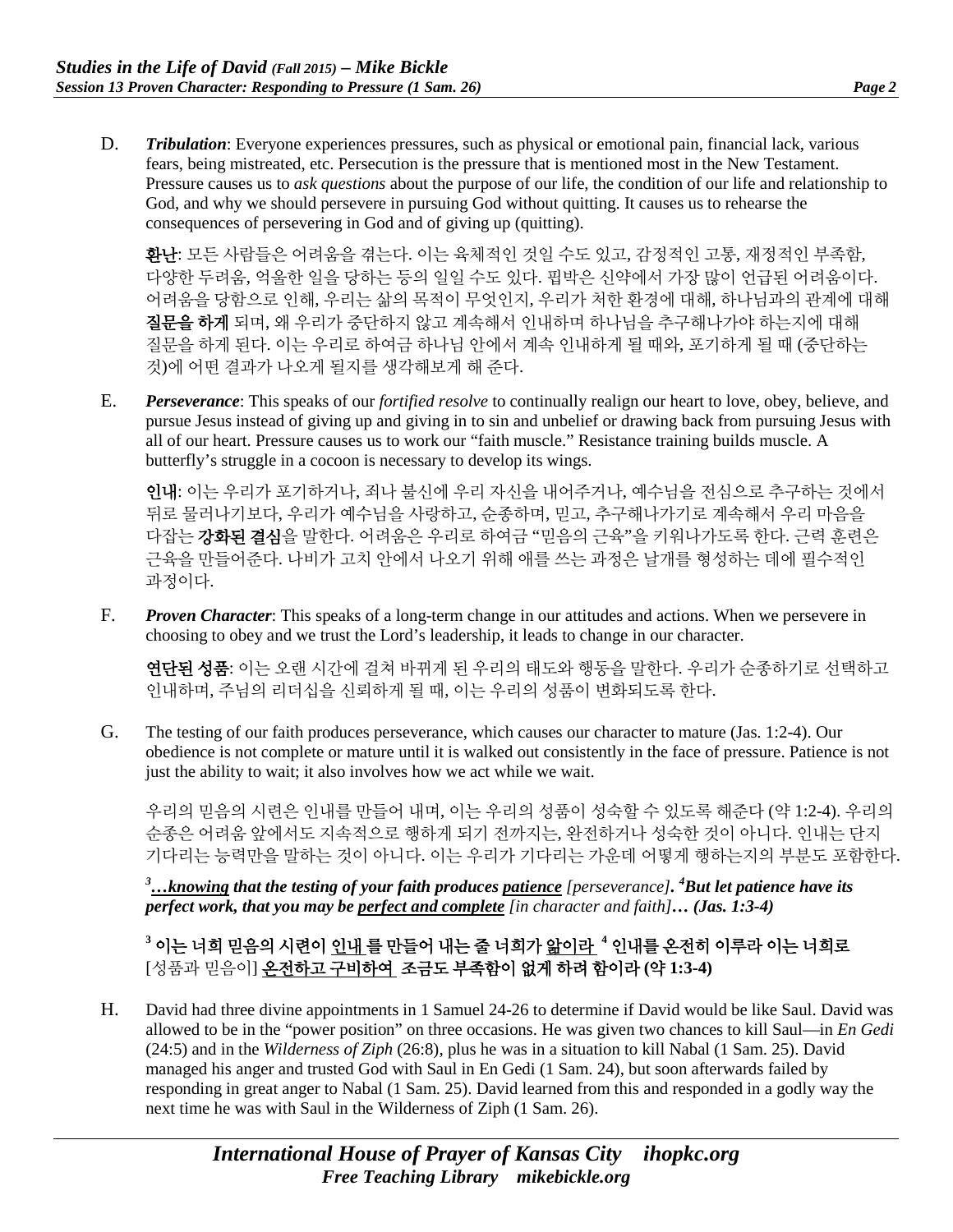다윗은 삼상 24-26 장에서 하나님께서 예비하신 세 번의 상황을 맞닥뜨리게 되며, 이를 통해 다윗은 사울과 같이 행동할지 아닐지를 결정하게 된다. 다윗은 세 번 모두의 경우에 "힘이 있는 위치"에 있게 된다. 그는 두 번이나, 엔게디(24:5)와 십 광야(26:8)에서 사울을 죽일 기회가 있었고, 한 번은 나발을 죽일 기회가 있었다 (삼상 25 장). 다윗은 엔게디에서 자신의 분노를 추스르고 사울을 하나님께 맡겨드렸지만 (삼상 24 장), 이내 나발에게 크게 화를 내며 반응함으로 실패를 맛봤다 (삼상 25 장). 다윗은 이로부터 배우고 그 다음에 십 광야에서 사울을 만났을 때 올바르게 반응했다 (삼상 26 장).

### **II. DAVID WENT TO SAUL'S CAMP IN ZIPH (1 SAM. 26:1-5)**  십에 있는 사울의 진영으로 간 사울 **(**삼상 **26:1-5)**

A. The Ziphites informed Saul that David was hiding on the hill of Hachilah, just east of Ziph (26:1-2). David's movements were being closely watched by the Ziphites, to provide intelligence reports to Saul. This was the second time they sent a delegation to inform Saul where David was (23:19). They feared David, reasoning that, if he became king, he might take revenge on them.

십 사람들은 사울에게 다윗이 십의 동편 하길라 산에 숨어 있다고 알려줬다 (26:1-2). 다윗의 움직임은 십 사람들에게 의해 면밀히 관찰되었으며, 이는 사울에게 보고되었다. 이는 그들이 사울에게 다윗의 위치를 알려준 두 번째였다 (23:19). 그들은 다윗을 두려워했으며, 그가 왕이 되면 자신들에게 복수를 할 것이라고 생각했다.

*1 Now the Ziphites came to Saul at Gibeah, saying, "Is David not hiding in the hill of Hachilah, opposite Jeshimon?" 2 Then Saul arose and went down to the Wilderness of Ziph, having three thousand chosen men of Israel with him, to seek David in the Wilderness of Ziph. (1 Sam. 26:1-2)*

# **<sup>1</sup>** 십 사람이 기브아에 와서 사울에게 말하여 이르되 다윗이 광야 앞 하길라 산에 숨지 아니하였나이까 하매 **<sup>2</sup>** 사울이 일어나 십 광야 에서 다윗을 찾으려고 이스라엘에서 택한 사람 삼천 명과 함께 십 광야로 내려가서 **(**삼상 **26:1-2)**

B. In En Gedi, Saul wept in sorrow for treating David wrongly and admitted that he would one day be king (24:16-20). But now he sought to kill David again, showing that his sorrow was temporary.

사울은 엔게디에서 다윗에게 잘못 대한 것을 슬퍼하며 울었고, 다윗이 언젠가는 왕이 될 것을 인정했다 (24:16-20). 그러나 이제 사울은 다시 다윗을 죽이려 하고 있으며, 그의 슬픔이 일시적인 것이었음을 보여주고 있다.

C. David went to Saul's camp to analyze the situation (26:3-5). Saul set up his military camp on the hill of Hachilah to gain a strategic view of the region (26:3). Abner was commander of the army.

다윗은 상황을 파악하기 위해 사울의 진영으로 갔다 (26:3-5). 사울은 이 지역을 전략적으로 살피기 위해 하갈라산에 진영을 꾸렸다 (26:3). 아브넬은 군대 장관이었다.

*3 And Saul encamped in the hill of Hachilah, which is opposite Jeshimon…But David stayed in the wilderness, and he saw that Saul came after him into the wilderness. 4 David therefore sent out spies, and understood that Saul had indeed come. 5 So David arose and came to the place where Saul had encamped. And David saw the place where Saul lay, and Abner…the commander of his army. Now Saul lay within the camp, with the people encamped all around him. (1 Sam. 26:3-5)*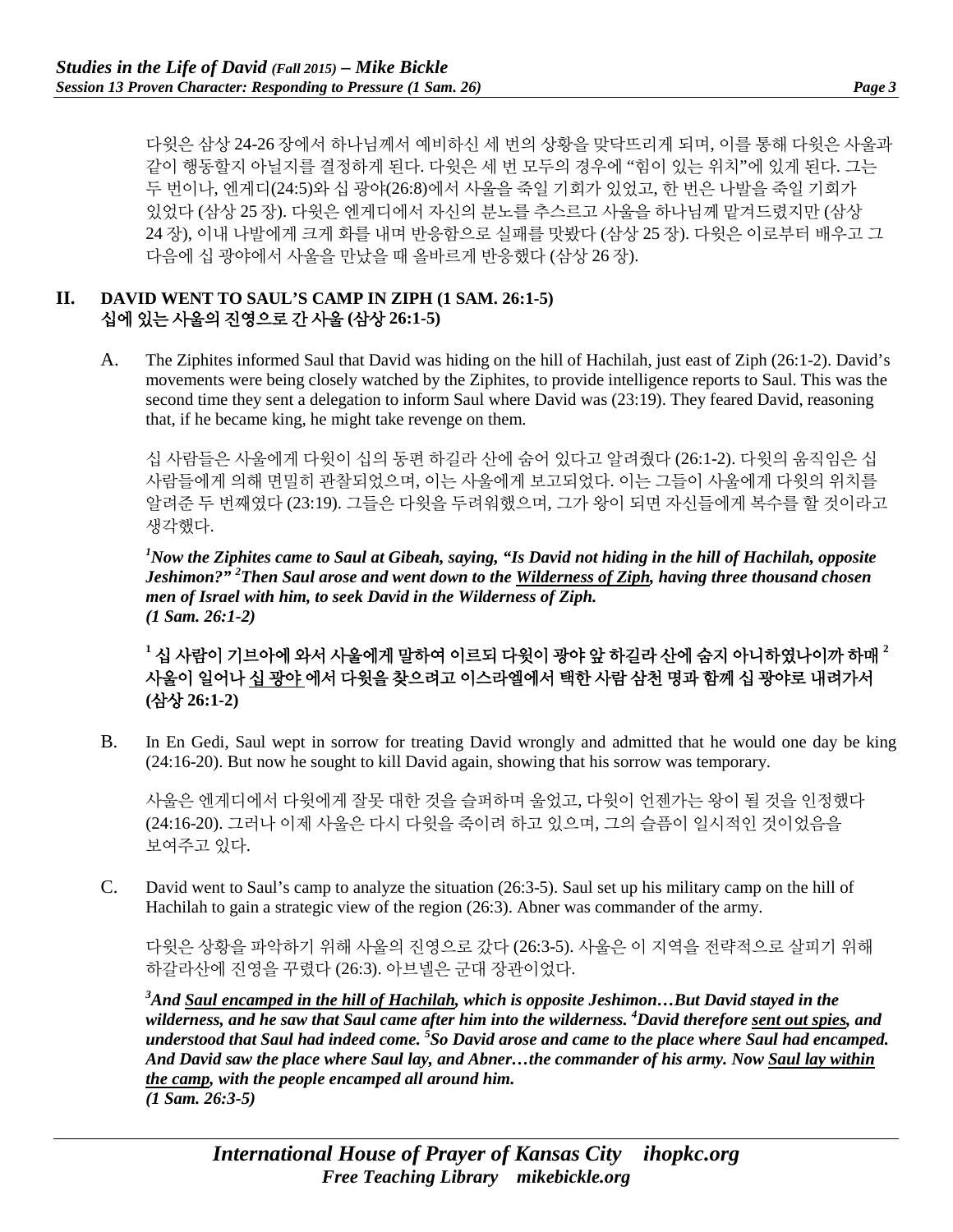<sup>3</sup> <u>사울이 광야 앞 하길라 산 길가에 진 치니라</u> 다윗이 광야에 있더니 사울이 자기를 따라 광야로 들어옴을 알고 **<sup>4</sup>** 이에 다윗이 정탐꾼을 보내어 사울이 과연 이른 줄 알고 **<sup>5</sup>** 다윗이 일어나 사울이 진 친 곳에 이르러 사울과 넬의 아들 군사령관 아브넬이 머무는 곳을 본즉 사울이 진영 가운데에 누웠고 백성은 그를 둘러 진 쳤더라 **(**삼상 **26:3-5)**

#### **III. DAVID AND ABISHAI ENTERED SAUL'S CAMP (1 SAM. 26:6-12)** 사울의 진영에 들어간 다윗과 아비새 **(**삼상 **26:6-12)**

A. David and Abishai entered Saul's camp as the Lord caused a deep sleep to fall on them (26:6-12).

다윗과 아비새는 사울의 진영에 들어갔으며, 주님은 그들이 깊은 잠에 빠지도록 하셨다 (26:6-12).

*6 Then David answered, and said to Ahimelech the Hittite and to Abishai the son of Zeruiah, brother of Joab, saying, "Who will go down with me to Saul in the camp?" And Abishai said,* 

*"I will go down with you." 7 So David and Abishai came to the people by night; and there Saul lay sleeping within the camp…and Abner and the people lay all around him. 8 Then Abishai said to David, "God has delivered your enemy into your hand this day. Now therefore, please, let me strike him at once…" 9 David said to Abishai, "Do not destroy him; for who can stretch out his hand against the LORD's anointed, and be guiltless?...10the LORD shall strike him, or…he shall go out to battle and perish. 11The LORD forbid that I should stretch out my hand against the LORD's anointed. But please, take now the spear and the jug of water…and let us go." 12So David took the spear and the jug of water by Saul's head…and no man saw or knew it or awoke. For they were all asleep, because a deep sleep from the LORD had fallen on them. (1 Sam. 26:6-12)*

**<sup>6</sup>** 이에 다윗이 헷 사람 아히멜렉과 스루야의 아들 요압의 아우 아비새 에게 물어 이르되 누가 나와 더불어 진영에 내려가서 사울에게 이르겠느냐 하니 아비새가 이르되 내가 함께 가겠나이다 **<sup>7</sup>** 다윗과 아비새가 밤에 그 백성에게 나아가 본즉 사울이 진영 가운데 누워 자고 창은 머리 곁 땅에 꽂혀 있고 아브넬과 백성들은 그를 둘러 누웠는지라 **<sup>8</sup>** 아비새가 다윗에게 이르되 하나님이 오늘 당신의 원수를 당신의 손에 넘기셨나이다 그러므로 청하오니 내가 창으로 그를 찔러서 단번에 땅에 꽂게 하소서 내가 그를 두 번 찌를 것이 없으리이다 하니 **<sup>9</sup>** 다윗이 아비새에게 이르되 죽이지 말라 누구든지 손을 들어 여호와의 기름 부음 받은 자 를 치면 죄가 없겠느냐 하고 **<sup>10</sup>** 다윗이 또 이르되 여호와께서 살아 계심을 두고 맹세하노니 여호와께서 그를 치시리니 혹은 죽을 날이 이르거나 또는 전장에 나가서 망하리라 **<sup>11</sup>** 내가 손을 들어 여호와의 기름 부음 받은 자를 치는 것을 여호와께서 금하시나니 너는 그의 머리 곁에 있는 창과 물병만 가지고 가자 하고 **<sup>12</sup>** 다윗이 사울의 머리 곁에서 창과 물병을 가지고 떠나가되 아무도 보거나 눈치 채지 못하고 깨어 있는 사람도 없었으니 이는 여호와께서 그들에게 깊이 잠들게 하셨으므로 그들이 다 잠들어 있었기 때문이었더라 **(**삼상 **26:6-12)**

B. *Abishai*: He was the brother of Joab and the son of David's older sister Zeruiah who had three sons: Joab, Abishai, and Asahel. They were David's nephews (1 Chr. 2:16; 2 Sam. 2:18).

아비새: 그는 요압의 형제였으며, 다윗의 큰 누이 스루야의 세 아들 (요압, 아비새, 아사헬) 중 하나였다. 그들은 다윗의 조카들이었다 (대상 2:16; 삼하 2:18).

C. *Ahimelech*: He was a Hittite mercenary like Uriah the Hittite (2 Sam. 11:3, 6). It was unusual for a man from a Hittite family to be accepted into David's inner circle.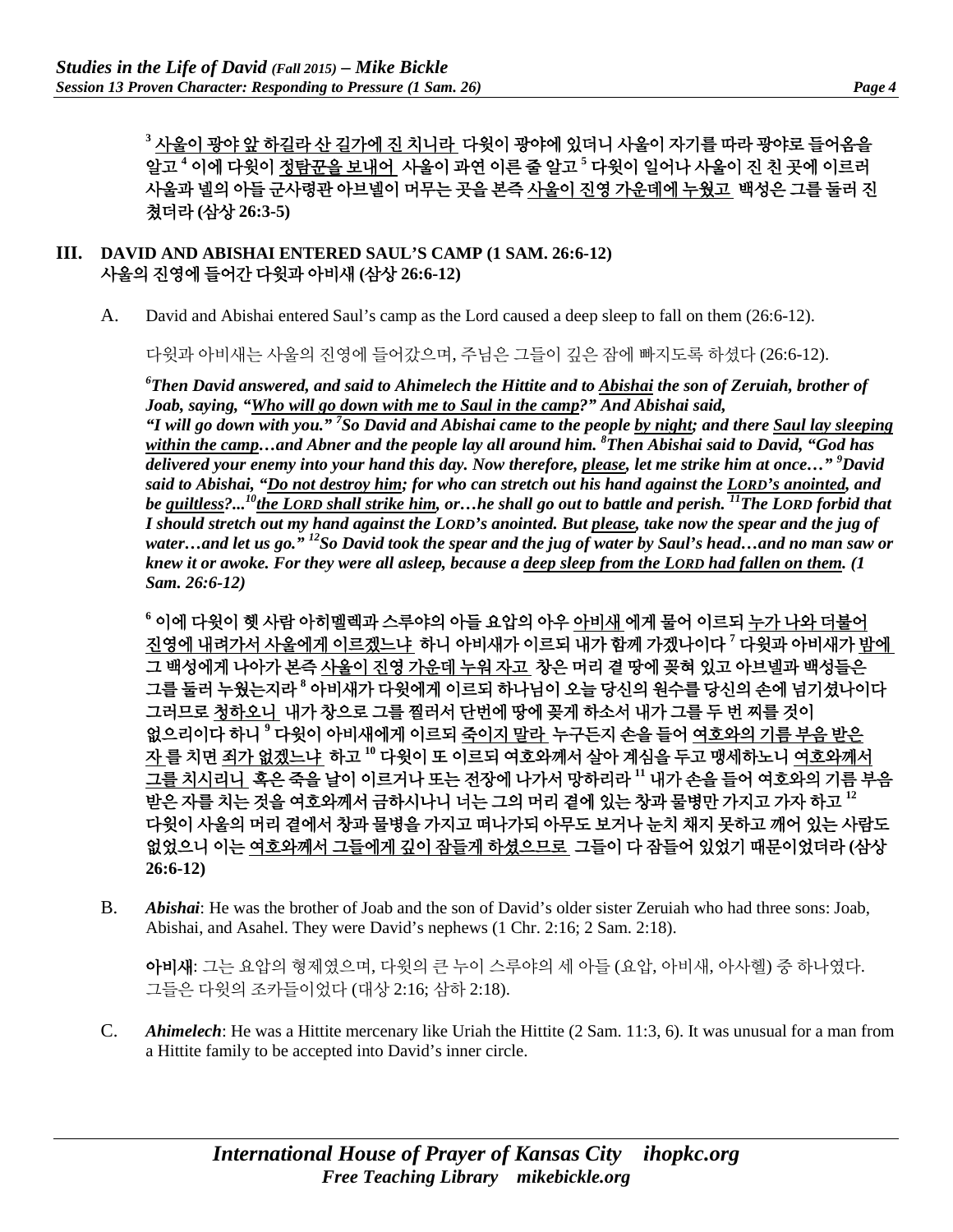아히멜렉: 그는 우리아와 같이 히타이트인 용병이었다 (삼하 11:3, 6). 히타이트 가계가 다윗의 핵심층 인가가 되는 것은 일반적인 일이 아니었다.

D. *A deep sleep*: The Lord caused a sleep to fall on Saul and 3,000 men (26:12). How did David know that the Lord would cause this sleep to fall on 3,000 men? The Lord did this in part to test David. Abishai interpreted this unusual event as proof that God delivered Saul into David's hands (26:8).

깊은 잠: 주님은 사울과 그의 3,000 명의 병사들 위에 깊은 잠을 주셨다 (26:12). 다윗은 어떻게 주님이 3,000 명의 병사들에게 깊은 잠을 주실 것을 알았는가? 주님은 이를 부분적으로는 다윗을 시험하기 위해 행하셨다. 아비새는 이것을 하나님께서 사울을 다윗의 손에 넘기신 것을 증명해주는 범상치 않은 일이라고 해석했다 (26:8).

E. *Lord's anointed*: David did not look at Saul as his personal enemy, but as God's anointed king. David saw the Lord's authority on Saul. He was not afraid of Saul; rather, he trembled before God's authority because the Lord had commanded the Israelites not to curse their rulers (Ex. 22:28).

여호와의 기름부음 받은 자: 다윗은 사울을 자신의 개인의 적이라고 여기지 않았으며, 하나님의 기름부음 받은 자라고 여겼다. 다윗은 사울 위에 있는 주님의 권세를 이해하고 있었다. 그는 사울을 두려워한 것이 아닌, 주님이 이스라엘에게 자신의 지도자를 저주하지 말라고 명령하셨기에 (출 22:28), 하나님의 권세 앞에 떨었던 것이다.

F. *Guiltless*: Anyone who touched God's anointed king in a wrong way might suffer consequences.

죄가 없겠느냐: 누구든 하나님의 기름부음 받은 자를 옳지 못한 방법으로 건드리게 되면 그는 이에 대한 대가를 치러야 했다.

G. *The Lord shall strike him*: David prophesied that the Lord would one day strike Saul. About two years later, the Lord did, in fact, kill Saul in a battle with the Philistines (1 Chr. 10:14). The Lord did this in His own time and way just as He did when removing Nabal by death (25:36-39). The recent situation with Nabal undoubtedly strengthened David's conviction about this.

여호와께서 그를 치시리니: 다윗은 여호와께서 언젠가 사울을 치실 것을 예언했다. 약 2 년 후에, 주님은 이를 행하셨으며, 사울을 블레셋과의 전장에서 죽이셨다 (대상 10:14). 주님은 나발을 죽음을 통해 제거하신 것처럼 (25:36-39), 이를 자신의 때와 방법으로 행하셨다. 다윗이 최근에 나발에 대해 겪은 일은 의심할 여지없이 이 일에 대한 그의 확신을 강화시켰을 것이다.

## **IV. DAVID SPOKE TO ABNER AND SAUL (1 SAM. 26:13-20)**  다윗이 아브넬과 사울에게 말하다 **(**삼상 **26:13-20)**

A. David shouted to Abner from the other side of the valley in the predawn darkness (26:13-16). They were at a great distance so they spoke loudly, allowing all the others to hear what was said. David asked Abner three questions that insulted him (26:15). Abner did not answer David.

다윗은 동이 크기 전 어두울 때 골짜기 건너편으로 가서 아브넬에게 소리쳤다 (26:13-16). 그들은 상당히 멀리 있었기 때문에 크게 소리를 내서 말해야 했으며, 이로 인해 다른 사람들은 이들의 대화를 들을 수 있었다. 다윗은 아브넬을 세 가지 질문을 했으며, 이는 아브넬에게 모욕적인 것이었다 (26:15). 아브넬은 다윗에게 대답하지 않았다.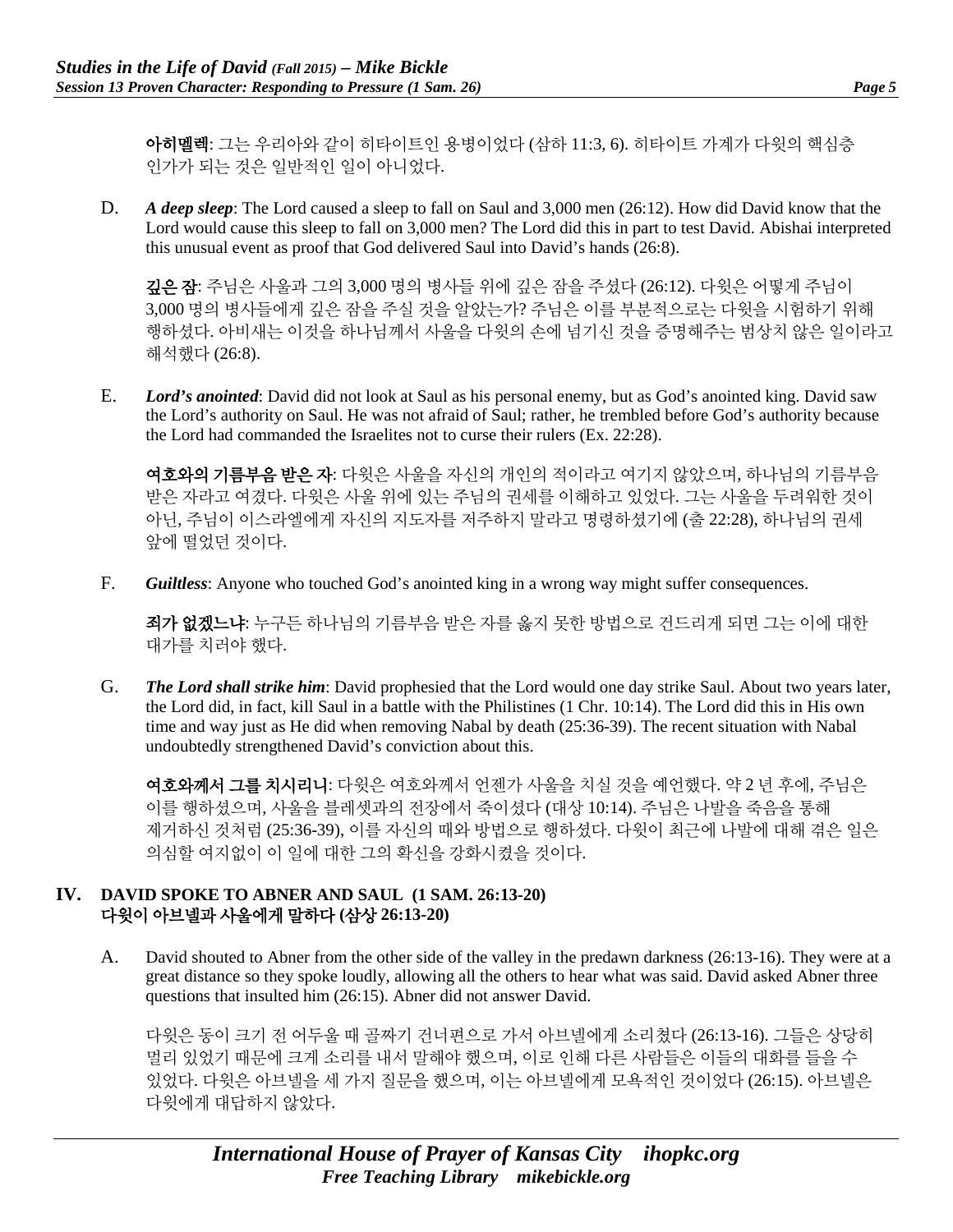*13Now David went over to the other side, and stood on the top of a hill afar off, a great distance being between them. 14And David called out to…Abner…Then Abner answered and said, "Who are you, calling out to the king?" 15So David said to Abner, "Are you not a man? And who is like you in Israel? Why then have you not guarded your lord the king? For one of the people came in to destroy your lord…see where the king's spear is, and the jug of water that was by his head." (1 Sam. 26:13-16)*

**<sup>13</sup>** 이에 다윗이 건너편 으로 가서 멀리 산꼭대기에 서니 거리가 멀더라 **<sup>14</sup>** 다윗이 백성과 넬의 아들 아브넬을 대하여 외쳐 이르되 아브넬아 너는 대답하지 아니하느냐 하니 아브넬이 대답하여 이르되 왕을 부르는 너는 누구냐 하더라 **<sup>15</sup>** 다윗이 아브넬에게 이르되 네가 용사가 아니냐 이스라엘 가운데에 너 같은 자가 누구냐 그러한데 네가 어찌하여 네 주 왕을 보호하지 아니하느냐 백성 가운데 한 사람이 네 주 왕을 죽이려고 들어갔었느니라 **<sup>16</sup> …** 너희는 마땅히 죽을 자이니라 이제 왕의 창과 왕의 머리 곁에 있던 물병이 어디 있나 보라 하니 **(**삼상 **26:13-16)**

B. David's appeal for reconciliation with Saul here is one of the best examples in Scripture (26:17-20). He applied what he learned from Abigail's appeal to him (25:24-31), which had kept David from a grievous sin. David appealed to Saul's heart by affirming his loyalty and presenting their conflict without accusing Saul. He focused on those who gave Saul false reports about him (22:10; 26:19). Rather than cursing Saul, David honored him calling him "my lord" and "the king" (24:8; 26:17).

다윗이 사울에게 화해를 청하는 이 구절은 성경에서 가장 좋은 예 중의 하나이다 (26:17-20). 그는 자신을 심각한 죄에서 구했던 아비가일이 간청으로부터 배운 것을 적용했다 (25:24-31). 다윗은 사울의 마음에 간청하되, 자신의 충성심을 확증해주며, 사울을 정죄하지 않으면서도 그 둘 사이에 일어나고 있는 충돌에 대해 말했다. 그는 사울에게 잘못된 정보를 주는 이들에게 초점을 맞췄다(22:10; 26:19). 다윗은 사울을 저주하기보다, 그를 "내 주여," "왕이여"라고 부름으로 존경심을 표했다 (24:8; 26:17).

*17Then Saul knew David's voice, and said, "Is that your voice, my son David?" David said, "It is my voice, my lord, O king." 18And he said, "Why does my lord thus pursue his servant? For what have I done, or what evil is in my hand? 19Now therefore, please, let my lord the king hear the words of his servant: If the LORD has stirred you up against me, let Him accept an offering. But if it is the children of men, may they be cursed before the LORD, for they have driven me out this day from sharing in the inheritance of the LORD, saying, 'Go, serve other gods.' 20So now, do not let my blood fall to the earth before the face of the LORD. For the king of Israel has come out to seek a flea, as when one hunts a partridge in the mountains." (1 Sam. 26:17-20)*

**<sup>17</sup>** 사울이 다윗의 음성을 알아 듣고 이르되 내 아들 다윗아 이것이 네 음성이냐 하는지라 다윗이 이르되 내 주 왕이여 내 음성이니이다 하고 **<sup>18</sup>** 또 이르되 내 주는 어찌하여 주의 종을 쫓으시나이까 내가 무엇을 하였으며 내 손에 무슨 악이 있나이까 **<sup>19</sup>** 원하건대 내 주 왕은 이제 종의 말을 들으소서 만일 왕을 충동시켜 나를 해하려 하는 이가 여호와시면 여호와께서는 제물을 받으시기를 원하나이다마는 만일 사람들이면 그들이 여호와 앞에 저주를 받으리니 이는 그들이 이르기를 너는 가서 다른 신들을 섬기라 하고 오늘 나를 쫓아내어 여호와의 기업에 참여하지 못하게 함이니이다 하니라 **<sup>20</sup>** 그런즉 청하건대 여호와 앞에서 먼 이 곳에서 이제 나의 피가 땅에 흐르지 말게 하옵소서 이는 산에서 메추라기를 사냥하는 자와 같이 이스라엘 왕이 한 벼룩을 수색하러 나오셨음이니이다 **(**삼상 **26:17-20)**

C. *My son*: Saul called him "David, my son" as he did in their encounter in En Gedi (24:16; 26:17).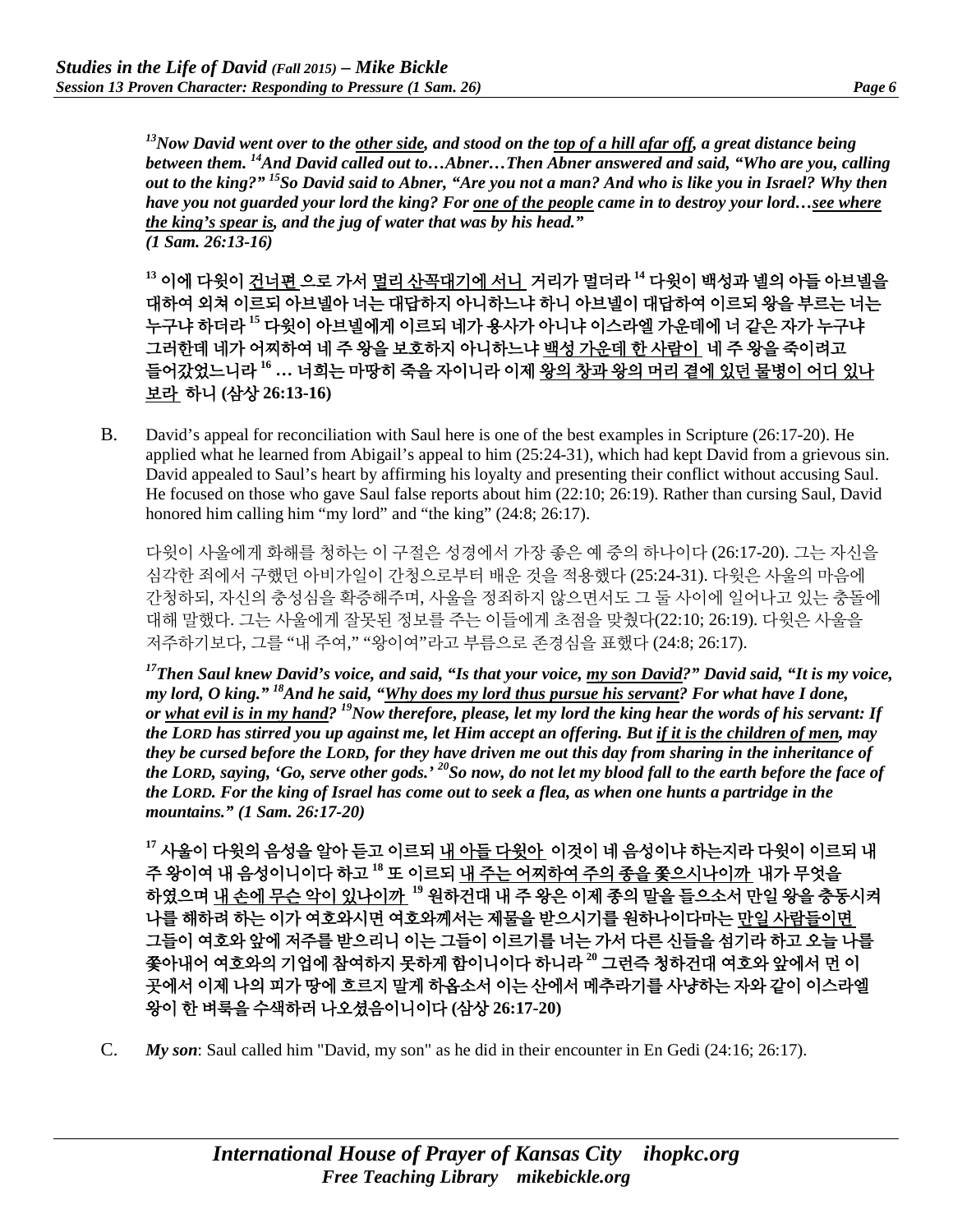내 아들: 사울은 그가 엔게디에서 다윗을 만났을 때처럼 다윗을 "내 아들 다윗"이라고 불렀다 (24:16; 26:17).

D. *What have I done?*: David asked why Saul was pursuing him and asked for clarification of his sin (26:18). David suggested that if it was the Lord stirring Saul up against him, then let him repent and make a sacrifice to God asking Him to restore the broken relationship and end the strife. But if their animosity was the result of slanderous reports against David by men in Saul's court, then let the one who spoke falsely be judged by God. David described himself as Saul's servant, not his enemy.

내가 무엇을 하였으며: 다윗은 사울이 왜 자신을 쫓고 있는지를 물었으며, 자신에게 어떤 죄가 있는지를 명확히 말해줄 것을 요청했다 (26:18). 다윗은 만일 여호와께서 사울을 충동시켜 다윗을 대적하도록 하신 것이면, 자신이 회개를 하고 여호와께 제물을 드림으로 깨어진 관계를 회복하며 이 불화를 끝내주실 것을 구하도록 해줄 것을 제안했다. 그러나 만일 그들 사이에 있는 적대감이 사울의 궁정에 있던 사람들이 다윗을 대적하며 비방하는 말로 인해 일어난 소행이라면, 거짓되게 말한 이들이 하나님의 심판을 받도록 할 것을 말했다. 다윗은 자신의 사울의 종이라고 말했으며, 그의 적이라고 말하지 않았다.

E. *Inheritance of the Lord*: David spoke of Israel as the Lord's inheritance—the land and the people. David pleaded with Saul not to let his blood be poured out on foreign soil outside the Promised Land (26:20), that is, not to continue to force David to live in exile.

여호와의 기업: 다윗은 이스라엘을 여호와의 기업(땅과 백성들)이라고 말했다. 다윗은 사울에게 자신의 피가 약속의 땅 바깥 이방 땅에서 흐르게 되지 않도록 해줄 것을 간청했다 (26:20). 이는 다윗이 계속해서 도망 다니며 살지 않게 해달라고 하는 것이었다.

F. *To seek a flea*: David asked Saul to put it all in perspective—he was exerting so much effort to kill someone as insignificant as flea in terms of his intention of harming Saul (26:20, cf. 24:14).

벼룩을 수색하러: 다윗은 사울이 자신을 해하려 하는 자로 치자면 벼룩과 같은 자를 죽이기 위해 너무 많은 노력을 쏟고 있다는 관점을 가질 것을 요청했다 (26:20, 참고 24:14).

## **V. SAUL'S LAST WORDS TO DAVID (1 SAM. 26:21-25)** 다윗에 대한 사울의 마지막 말 **(**삼상 **26:21-25)**

A. Saul repented again when he learned that his life had again been in David's hands (26:21). Saul's confession here was much stronger than what he said in 24:16-22. Abner and 3000 soldiers heard Saul's admission of sin and folly. The army could see that the Lord was with David.

사울은 자신의 생명이 또 다시 다윗의 손에 있었던 것을 알고 또 다시 회개했다 (26:21). 여기서 사울은 24:16-22 에서보다 더 강한 어조로 고백했다. 아브넬과 3,000 명의 병사들은 사울이 자신의 죄와 어리석음을 고백하는 것을 들었다. 이 군대는 주님이 다윗과 함께 하시는 것을 볼 수 있었다.

*21Then Saul said, "I have sinned. Return, my son David. For I will harm you no more, because my life was precious in your eyes this day. Indeed I have played the fool and erred exceedingly." 22And David answered and said, "Here is the king's spear. Let one of the young men come over and get it. 23May the LORD repay every man for his righteousness and his faithfulness; for the LORD delivered you into my hand today, but I would not stretch out my hand against the LORD's anointed. 24And indeed, as your life was valued much this day in my eyes, so let my life be valued much in the eyes of the LORD, and let Him deliver me out of all tribulation." 25Then Saul said to David, "May you be blessed, my son David! You*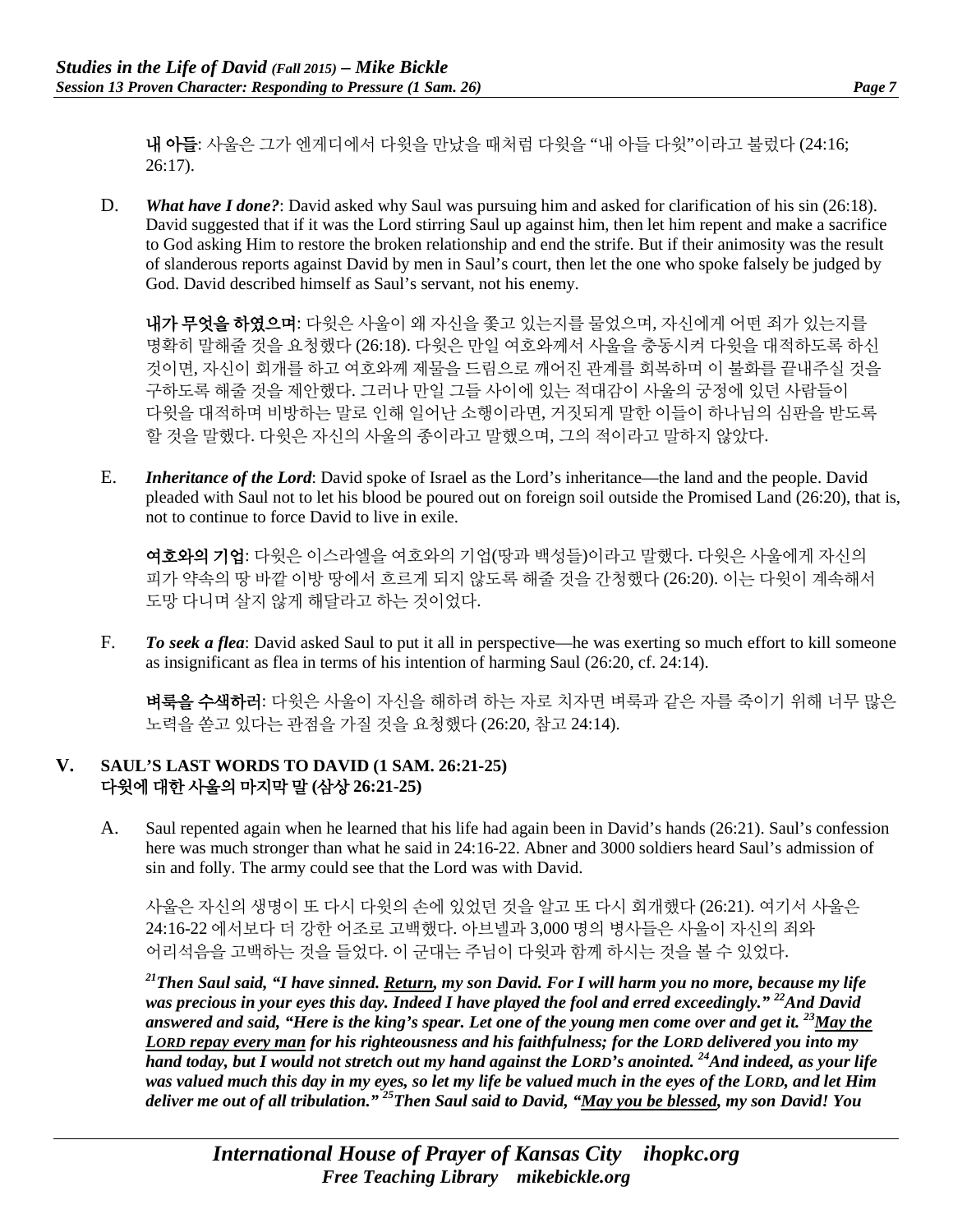*shall both do great things and also still prevail." So David went on his way, and Saul returned to his place. (1 Sam. 26:21-25)*

**<sup>21</sup>** 사울이 이르되 내가 범죄하였도다 내 아들 다윗아 돌아오라 네가 오늘 내 생명을 귀하게 여겼은즉 내가 다시는 너를 해하려 하지 아니하리라 내가 어리석은 일을 하였으니 대단히 잘못되었도다 하는지라 **<sup>2</sup>** 다윗이 대답하여 이르되 왕은 창을 보소서 한 소년을 보내어 가져가게 하소서 **<sup>23</sup>** 여호와께서 사람에게 그의 공의와 신실을 따라 갚으시리니 이는 여호와께서 오늘 왕을 내 손에 넘기셨으되 나는 손을 들어 여호와의 기름 부음을 받은 자 치기를 원하지 아니하였음이니이다 **<sup>24</sup>** 오늘 왕의 생명을 내가 중히 여긴 것 같이 내 생명을 여호와께서 중히 여기셔서 모든 환난에서 나를 구하여 내시기를 바라나이다 하니라 **<sup>25</sup>** 사울이 다윗에게 이르되 대 아들 다윗아 네게 복이 있을지로다 네가 큰 일을 행하겠고 반드시 승리를 얻으리라 하니라 다윗은 자기 길로 가고 사울은 자기 곳으로 돌아가니라 **(**삼상 **26:21-25)**

B. *Return*: Saul asked David to return to Gibeah, promising to not harm him (26:21). Many intentions of one's conscience may be sincere, but they are superficial and lack follow through.

돌아오라: 사울은 자신이 다윗을 해하지 않겠다고 약속하며, 다윗이 기브아로 돌아올 것을 요청했다 (26:21). 어떤 이의 양심의 많은 부분이 진실할지라도, 이것이 피상적이며, 계속해서 그렇지 않을 수도 있다.

C. *David answered*: These were David's last words to Saul (26:22-24). David refused Saul's invitation to return to Gibeah because he did not trust him. He gave Saul's spear to a young man (26:22).

다윗이 대답하되: 이는 다윗이 사울에 한 마지막 말이었다 (26:22-24). 다윗은 사울이 기브아로 돌아오라는 초청을 거절했는데, 이는 그가 사울을 믿지 않았기 때문이다. 그는 사울의 창을 한 소년에게 보내어 가져가게 했다 (26:22).

D. *May the Lord repay every man*: David committed his cause into God's hands again (26:24) as he did in En Gedi (24:12, 15). This is the truth that David said the most in 1 & 2 Samuel (24:12, 15; 26:9-11, 23-24; 2 Sam. 2:1; 15:25; 16:11-12; 1 Chr. 12:17; 19:13; Ps. 31:5, 15). Asking the Lord to repay meant trusting Him to intervene to orchestrate the circumstances to establish His will in the conflict. David trusted the Lord as the just arbitrator to decide the right way for each party.

여호와께서 사람에게 갚으시리니: 다윗은 엔게디에서 그랬던 것처럼 (24:12, 15), 다시 한 번 자신의 상황을 하나님의 손에 올려드렸다 (26:24). 이는 다윗이 사무엘 상/하에서 가장 많이 언급한 진리였다 (삼상 24:12, 15; 26:9-11, 23-24; 삼하 2:1; 15:25; 16:11-12; 대상 12:17; 19:13; 시 31:5, 15). 여호와께서 갚으실 것을 구하는 것은, 여호와께서 개입하셔서 상황을 이끌어나가심으로 이 충돌 상황 가운데 그분의 뜻을 세우실 것을 신뢰하는 것이었다. 다윗은 하나님을 각각의 사람들에게 올바르게 판단해주시는 공정한 중재자이신 것을 신뢰했다.

*12Let the LORD judge between you and me, and let the LORD avenge me on you…15Let the LORD be judge, and judge between you and me, and see and plead my case…" (1 Sam. 24:12, 15)* 

**<sup>12</sup>** 여호와께서는 나와 왕 사이를 판단하사 여호와께서 나를 위하여 왕에게 보복하시려니와 **… 15** 그런즉 여호와께서 재판장이 되어 나와 왕 사이에 심판하사 나의 사정을 살펴 억울함을 풀어 주시고 **… (**삼상 **24:12, 15)**